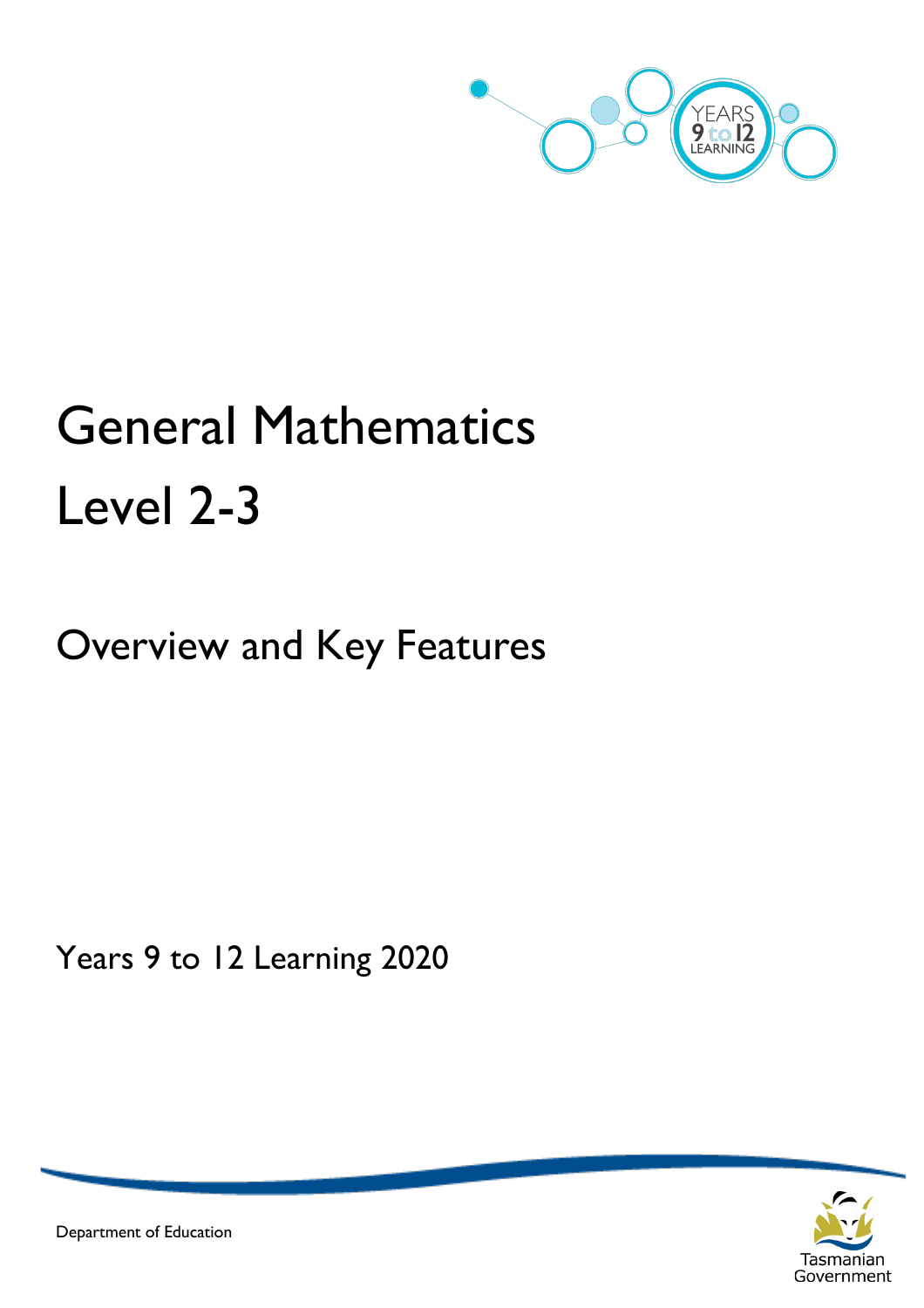

# **The purpose of this paper**

The purpose of this paper is to provide information regarding the overview and key features of the proposed General Mathematics Level 2-3.

It is designed to enable all interested stakeholders to reflect and provide feedback on key features including learning outcomes, structure, sequencing and likely content. This feedback will be considered in writing the draft course.

#### Consultation

Throughout the course development process there will be four opportunities for formal stakeholder consultation:

- Course Scope
- Structural Overview and Key features (Nov/Dec 2020)
- Initial Draft Course (March 2021)
- Final Draft Course (June 2021)

This paper represents the second of four course consultation points for teachers to engage in the course development process for General Mathematics Level 2-3.

#### Course Rationale

The General Mathematics Level 2-3 course is designed to develop learners' understanding of concepts and techniques drawn from number including finance and algebra including sequences, trigonometry and geometry, networks and decision mathematics, and statistics. This breadth of mathematical experience will enable learners to apply mathematical concepts and perform techniques to solve applied problems, synthesise mathematical information, and design and conduct mathematical investigations to calculate and communicate possible solutions. The General Mathematics course will enable learners the opportunity to develop the foundations for study in many disciplines at tertiary level and engage in applications of those disciplines. Mathematics and numeracy provide a way of interpreting everyday practical situations, and provide the basis for many informed personal decisions.

This course will enable learners to develop their mathematical expertise such that they may contribute productively in an ever-changing global economy, with both rapid revolutions in technology and global and local social challenges. This is a key factor in ensuring Tasmania and Australia's current and emerging needs are met as an economy competing globally requires substantial numbers of mathematically expert professionals such as teachers, engineers, economists, scientists, social scientists and planners.

#### Years 9 to 12 Curriculum Framework

[Years 9 to 12 Education Framework](https://publicdocumentcentre.education.tas.gov.au/library/Shared%20Documents/Years-9-to-12-Education-Framework.pdf) informs the design of General Mathematics course and it fits within the Disciplinebased focus area of the [Years 9 to12 Curriculum Framework.](https://publicdocumentcentre.education.tas.gov.au/library/Shared%20Documents/Education%209-12%20Frameworks%20A3%20WEB%20POSTER.pdf) 

#### Pathways in

The General Mathematics Level 2-3 course enables learning continuity from: Years 9-10 Australian Curriculum Mathematics. Additionally, learners who have undertaken the currently accredited TASC course Workplace Maths – MTW215120 could progress into this course or students who have undertaken the currently accredited General Mathematics – Foundation MTG215114 could progress into Level 3 of this course.

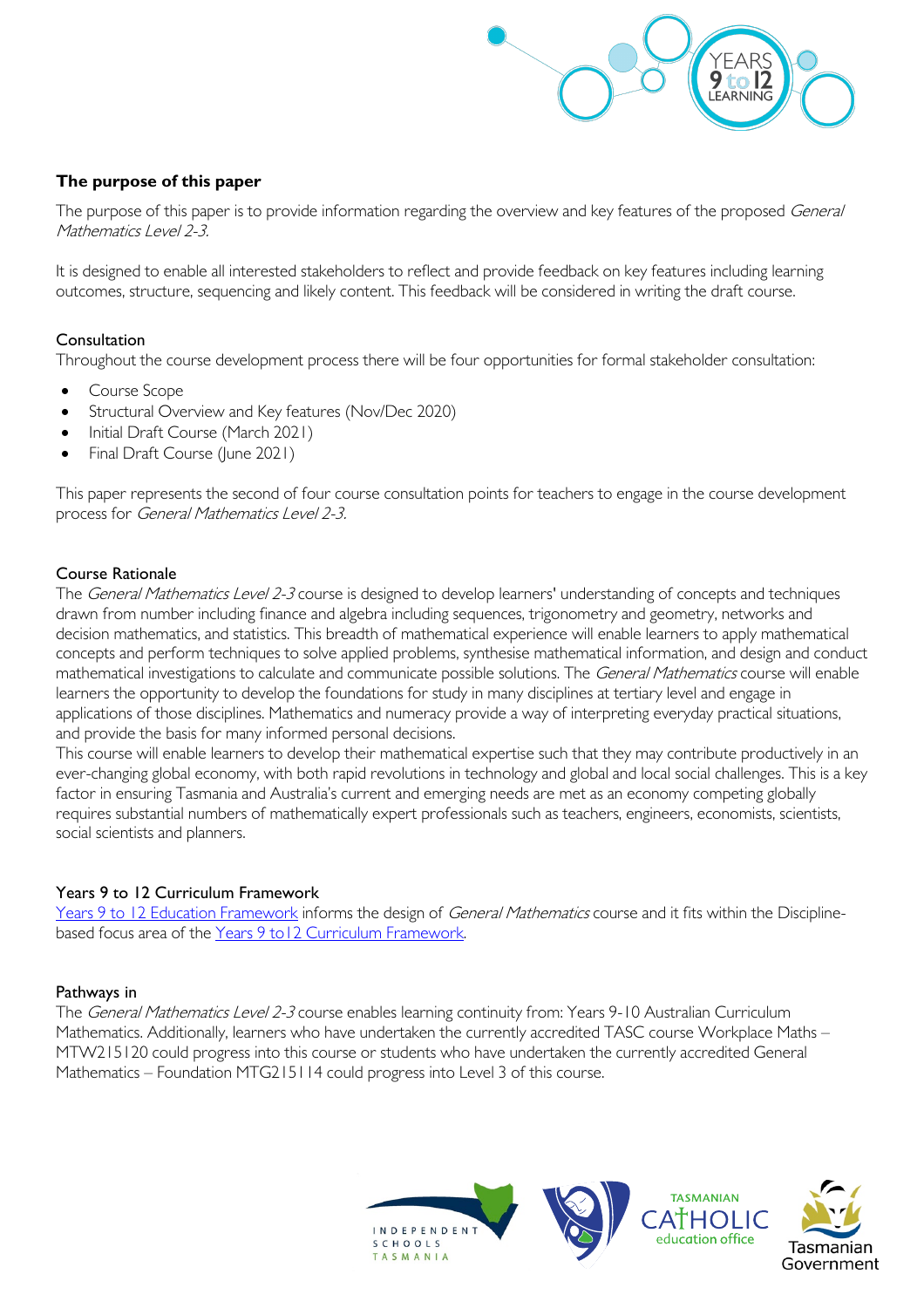

# Level 2

# Learning Outcomes

On successful completion of this course learners will be able to:

- Communicate mathematical ideas, information and arguments purposefully and appropriately
- Use symbolic, formal and technical language and operations
- Apply metacognitive and reflective thinking to individual and collaborative learning experiences
- Select or devise and implement a mathematical strategy to solve problems
- Apply reasoning in order to justify or check justification of ideas, actions and results
- Interpret mathematical concepts and apply associated techniques
- Use mathematics to represent and model real-world situations and problems

# Course Structure

General Mathematics Level 2 will consist of three compulsory modules that can be studied in any order or through an integrated approach. The three modules combined articulate all aspects of the Australian Curriculum: General Mathematics Units  $1 - 2$ . The three modules are as follows.



# Modules Available

Core 1: Practical Applications of Measurement

- Core 2: Algebraic Techniques and Modelling
- Core 3: Finance and Statistical Investigations

# Course Delivery

To be developed through consultation.

# Module content

Module 1: Practical Applications of Measurement - including the topics of:

- Shape and measurement
	- Review of Pythagoras' theorem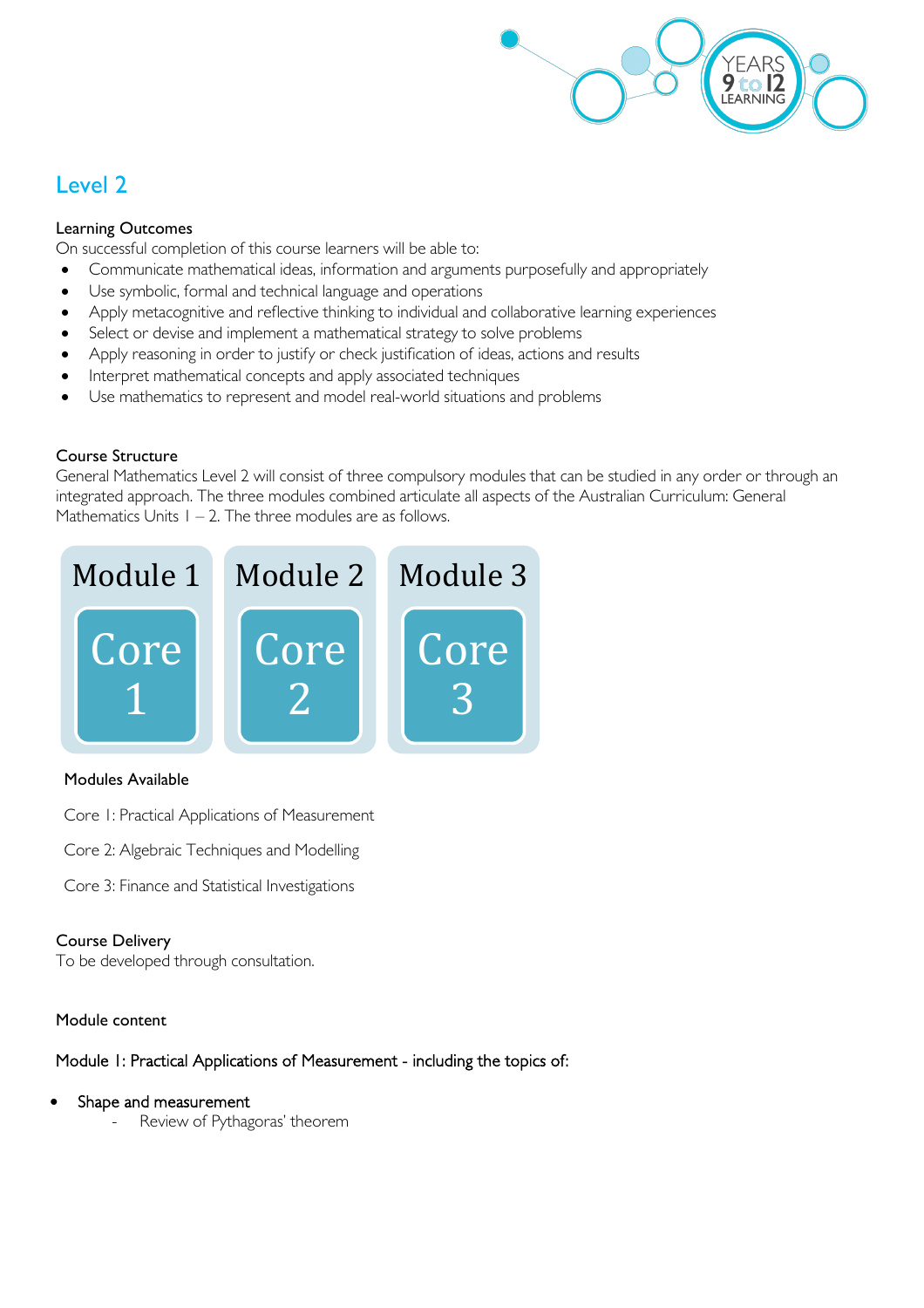

- **Mensuration**
- Similar figures and scale factors

#### • Applications of trigonometry

- Review of right-angled trigonometry
- Non-right angled trigonometry
- Area of triangles
- Practical problems involving angles of elevation and depression and bearings in navigation

# Module 2: Algebraic Techniques and Modelling - including the topics of:

#### • Algebra and matrices

- Linear and non-linear expressions
- Matrices and matrix arithmetic
- Linear equations and graphs
	- Linear equations
	- Straight-line graphs and their applications
	- Simultaneous linear equations and their applications
	- Piece-wise linear graphs and step graphs

# Module 3: Finance and Statistical Investigations - including the topics of:

- Consumer arithmetic
	- Applications of rates and percentages
	- Use of spreadsheets
- Univariate data analysis
	- The statistical investigation process
	- Interpretation of data relating to a single statistical variable
	- Representation and comparison of data for a numerical variable across two or more groups

# Level 3

# Learning Outcomes

On successful completion of this course learners will be able to:

- Communicate mathematical ideas, information and arguments purposefully and appropriately
- Use symbolic, formal and technical language and operations
- Apply metacognitive and reflective thinking to individual and collaborative learning experiences
- Select or devise and implement a mathematical strategy to solve problems
- Apply reasoning in order to justify or check justification of ideas, actions and results
- Interpret mathematical concepts and apply associated techniques
- Use mathematics to represent and model real-world situations and problems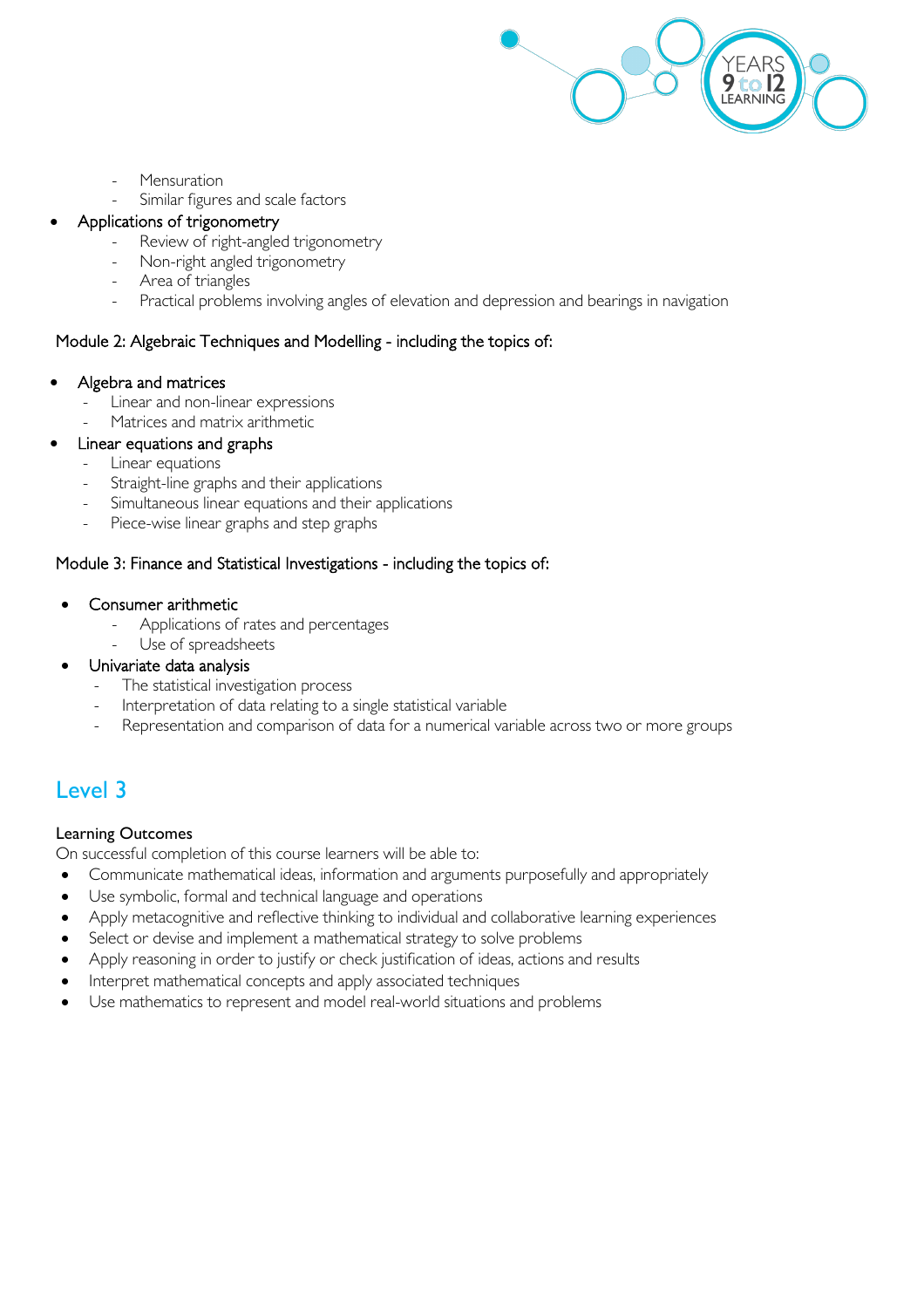

# Course Structure

General Mathematics Level 3 will consist of three compulsory modules that can be studied in any order or through an integrated approach. The three modules combined articulate all aspects of the Australian Curriculum: General Mathematics Units 3 – 4. The three modules are as follows.



#### Modules Available

Core 1: Graphs, Networks and Decision Mathematics

Core 2: Mathematical Modelling

Core 3: Statistical Investigation Process

#### Course Delivery

To be developed through consultation.

#### Module content

#### Module 1: Graphs, Networks and Decision Mathematics - including the topics of:

- Graphs and networks
	- The definition of a graph and associated terminology
	- Planar graphs
	- Paths and cycles
- Networks and decision mathematics
	- Trees and minimum connector problems
	- Project planning and scheduling using critical path analysis
	- Flow networks
	- Assignment problems